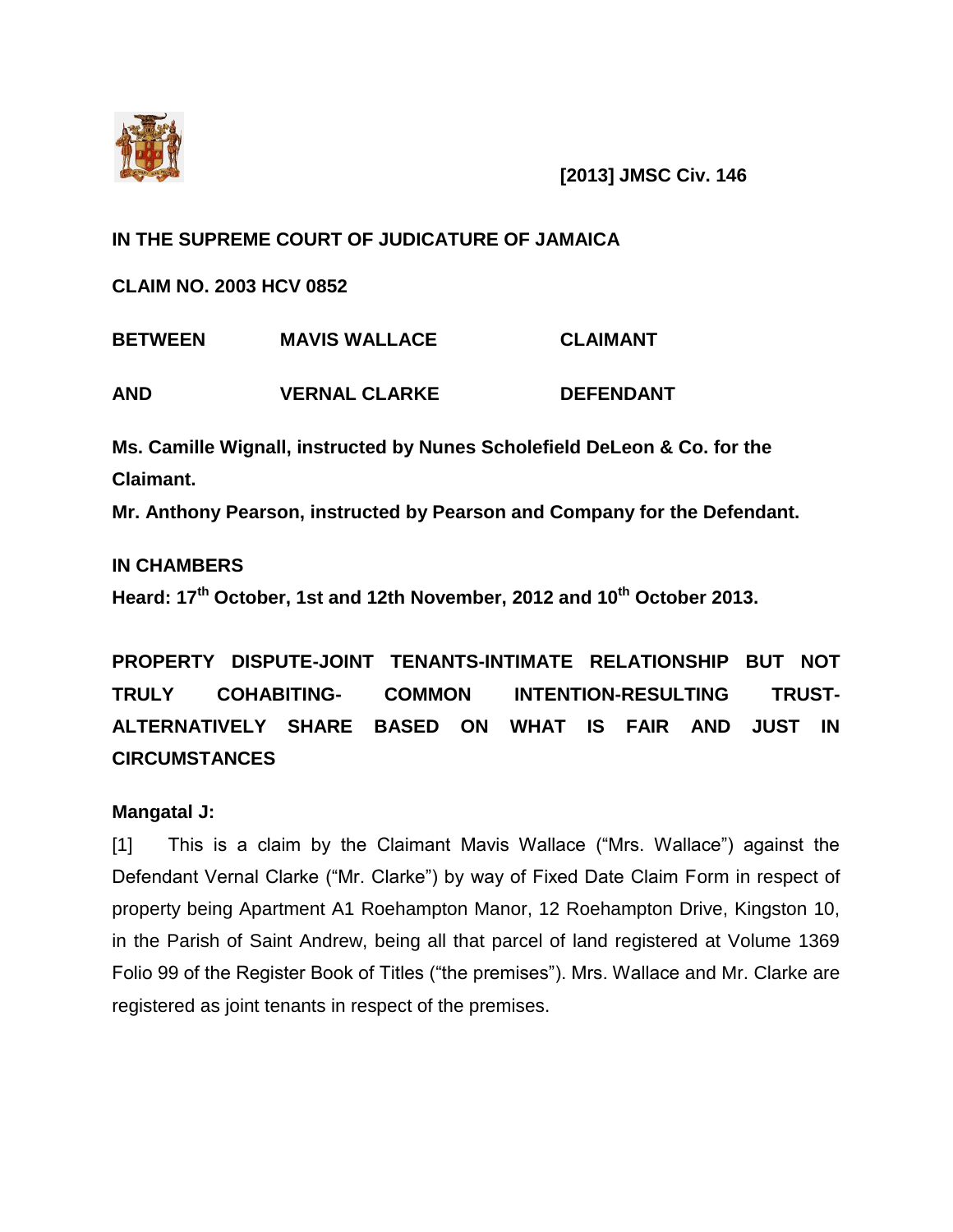[2] Mr. Clarke filed a Defence to the Claim and both parties filed a number of Affidavits. There was extensive cross-examination. On the  $12<sup>th</sup>$  of November, after all of the evidence was completed, I ordered the parties to do the following:

- a. Mrs. Wallace was to file and serve written closing submissions and copies of any authorities relied upon, by the 3<sup>rd</sup> of December 2012.
- b. Mr. Clarke was to file and serve written closing submissions and copies of any authorities relied upon, by the  $24<sup>th</sup>$  of December, 2012.
- c. Mrs. Wallace was to file and serve a reply to any authorities relied upon, if so advised, by the  $4<sup>th</sup>$  of January 2013.

[3] Whilst Mrs. Wallace filed written closing submissions and authorities, Mr. Clarke chose not to file any written closing submissions and has not sought any extension of time for filing same.

# **THE CLAIM**

- [4] Mrs. Wallace claims the following relief:
	- **1. A declaration that the Defendant holds his legal interest in the premises on trust for her absolutely.**
	- **2. A declaration that Mrs. Wallace is the sole beneficial owner of the premises absolutely.**
	- **3. An Order that Mr. Clarke executes a transfer of the interest in the premises registered in his name to Mrs. Wallace absolutely.**
	- **4. Costs to Mrs. Wallace.**
	- **5. Such further or other relief as the Court deems just.**
- [5] The stated basis of the claim is that:
	- **1. The premises are registered in the name of Mrs. Wallace and Mr. Clarke as joint tenants.**
	- **2. The premises were purchased by Mrs. Wallace from her own funds entirely.**
	- **3. Mr. Clarke made no contribution whatsoever to the acquisition of the property.**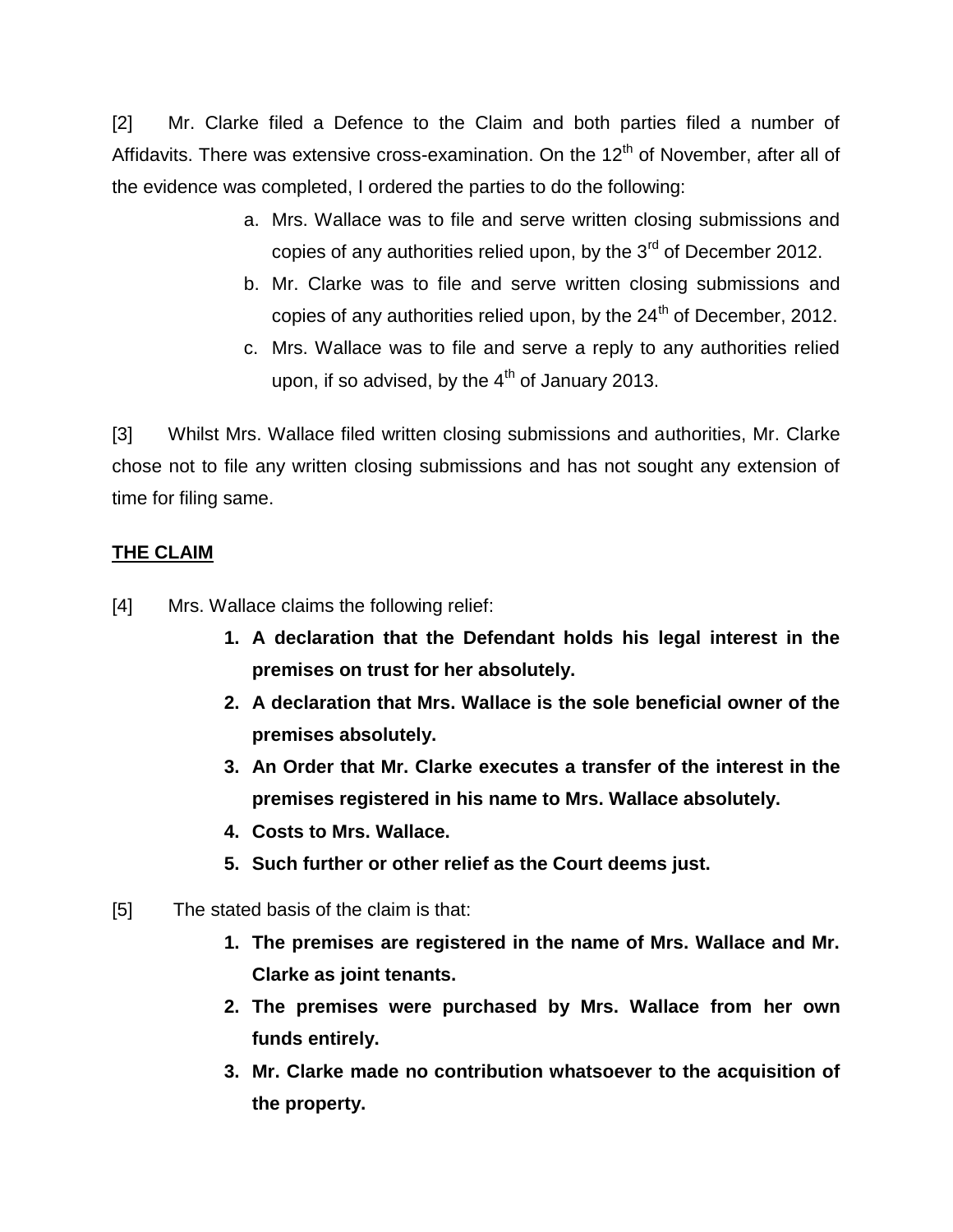- **4. Mr. Clarke's name was placed on the Registered Title to the property for convenience only.**
- **5. There was no intention at any time for Mr. Clarke to acquire a beneficial interest in the premises.**
- **6. It was at all material times understood and agreed that Mrs. Wallace would be entitled to all of the beneficial interest in the property solely.**

#### **Mrs. Wallace's case**

[6] In essence, it is Mrs. Wallace's case that the premises were purchased by means of funds which belonged exclusively to her. Further, that there was no common intention at the time of the acquisition of the premises that Mr. Clarke would take any beneficial interest and his name was placed upon the registered title merely as a matter of convenience.

#### **Mr. Clarke's case**

[7] In his Defence, Mr. Clarke maintains that Mrs. Wallace does not have full ownership of the premises. He asserts that both his name and that of Mrs. Wallace appear on the registered title as joint tenants because it is reflective of their common intention that they would both have joint legal and beneficial interests in the premises. In relation to their respective shares in the premises, the Defence continues that it was the common intention that they would both be equally entitled and Mr. Clarke consequently claims to be entitled as a beneficial owner as to a one-half share.

### **The Evidence**

### **MRS. WALLACE'S EVIDENCE**

[8] Mrs. Wallace gave evidence by way of two Affidavits and was extensively crossexamined. She stated that she met Mr. Clarke in or about 1999. At the time that they met she was a widow and pensioner, having been pre-deceased by her husband Lawson Wallace. She was also a diabetic. When she met Mr. Clarke, she was living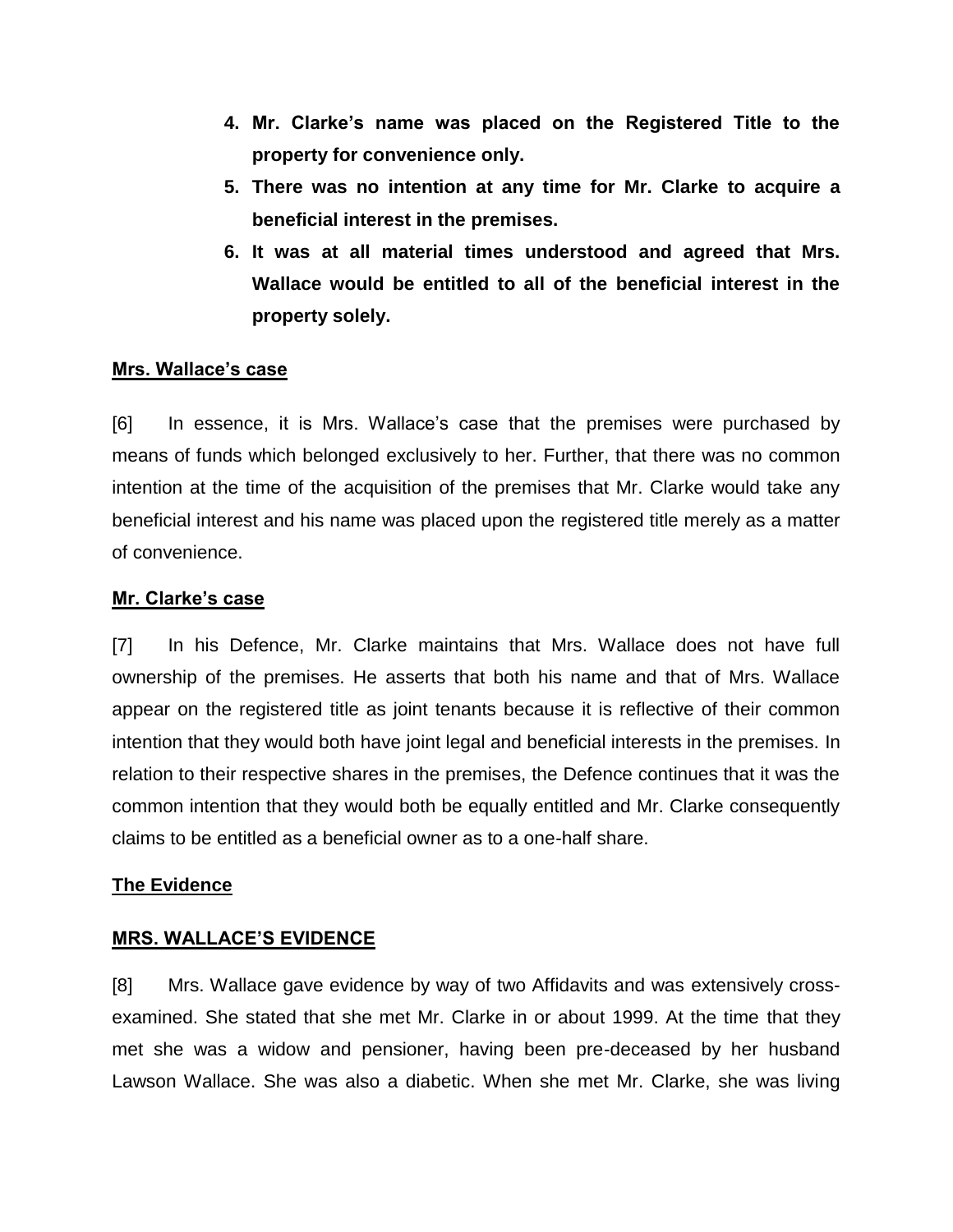alone in a four bedroom house at 1 Westminster Close. She was the sole registered owner of that house, it having been previously owned by herself and her husband as joint tenants.

[9] When she met Mr. Clarke he was married and he told her that he was an expoliceman. The parties became intimate about a year after they met, but they did not live together. He continued to live with his wife.

[10] In 2004, she decided to sell her house at 1 Westminster Close so as to acquire a smaller place in which to live. She decided to sell it to Lasco Distributors Limited, the owner of an adjoining property and the principal of which had previously expressed an interest in purchasing, even while her late husband had been alive. She approached them in 2004 about selling and they agreed to purchase. It is Mrs. Clarke's case that she sold the house "as is" in 2004, without doing any repairs to it. She said she had done some minor repairs to its roof and done some back seal about two years prior.

[11] When Mrs. Wallace informed Mr. Clarke of her decision to sell and of the agreement that she had reached with Lasco, Mr. Clarke referred her to an Attorney, Mr. Ian Wilkinson, to represent her in regard to the sale and the subsequent purchase of the premises. Mrs. Wallace identified the Roehampton Apartment, ("the premises"), which was smaller than the 1 Westminster Close house, and she gave instructions to Mr. Wilkinson for the proceeds of the sale from the Westminster Close house to be applied to the purchase of the premises.

[12] The house at Westminster Close was sold in 2004 for eight million dollars and the proceeds of the sale were applied to purchase the premises in 2005 at a price of \$4,766,745.00.

[13] At the time of these transactions Mr. Clarke was still married to his wife and continued to live with her at their home at 35 Orchard Avenue. Mr. Clarke however told Mrs. Wallace to put his name on the Roehampton Title along with her own so that if anything, he would be able to assist her in managing her affairs and such matters in the event that she fell ill or encountered any difficulties or disability to attend to her own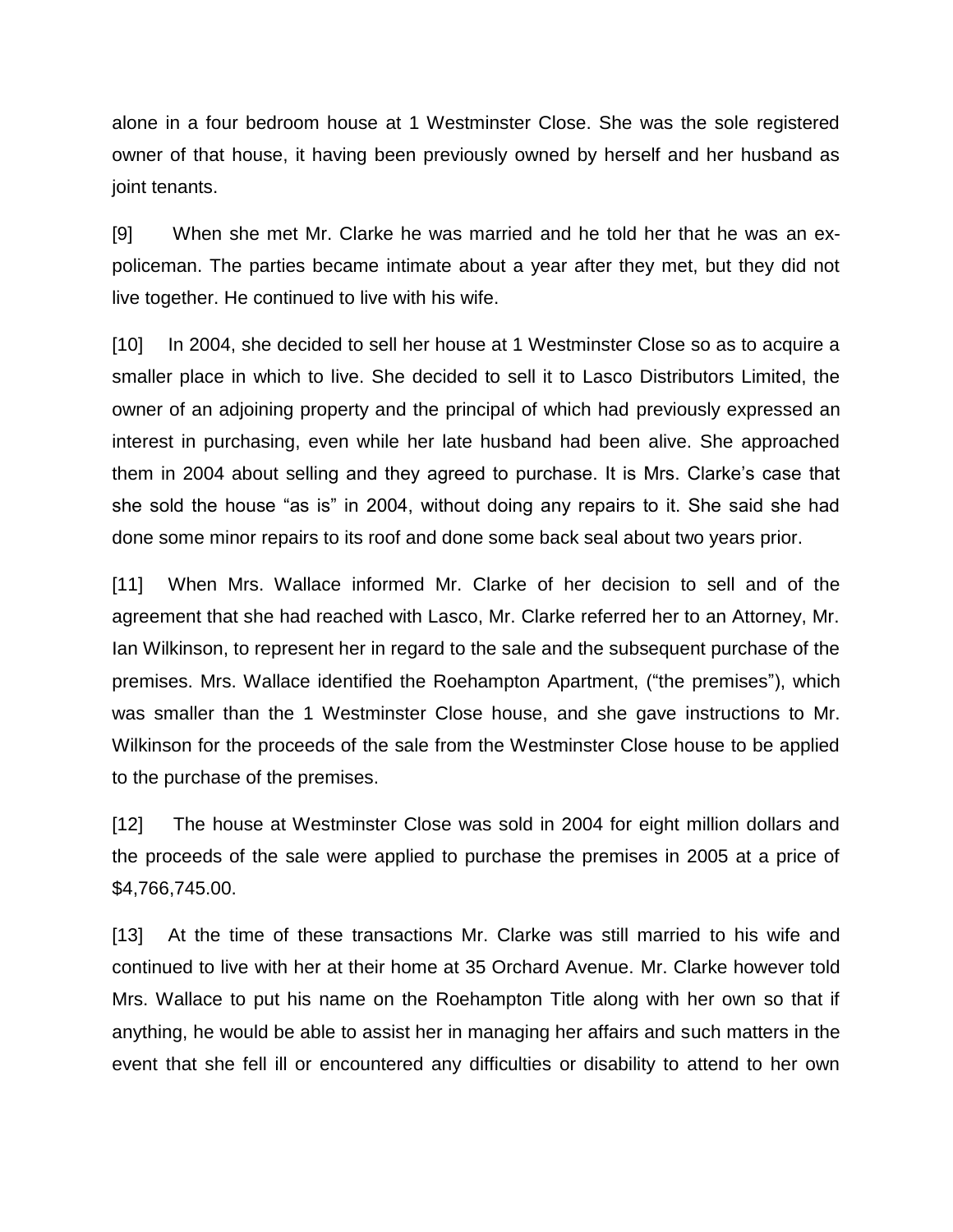affairs. Mr. Clarke assured her that he had no desire or intent to acquire any interest in the property being purchased as he already had properties that he owned.

[14] Mrs. Wallace states that she trusted Mr. Clarke and so agreed to have his name put on the title to the premises along with hers. It was Mrs. Wallace's evidence that their names were registered as joint tenants as she was unaware of any other ways of putting someone's name on a property title. The title to the premises was transferred into the names of both parties as joint tenants in June 2005.

[15] Mr. Clarke did not contribute any money towards the purchase of the premises. It was fully paid for from the house at 1 Westminster.

[16] After the premises had been purchased, Mr. Wallace spent money on the installation of an air conditioning unit, kitchen cupboards and an awning. In September 2005 he advised Mrs. Wallace that he had spent a total of \$200,000.00 on these items and he wanted to be repaid that sum. Mrs. Wallace then as a consequence refunded Mr. Clarke the amount of \$200,000 by way of a manager's cheque, the customer's receipt for which was tendered in evidence, dated 29<sup>th</sup> September 2005.

[17] Mrs. Wallace also avers that she had responsibility for all the outgoings of the apartment including the utility bills and the maintenance, and provided documentary evidence in support of her claim.

[18] Mr. Clarke had also purchased some appliances for Mrs. Wallace's use in the premises; a washing machine, a stove, a refrigerator, a television and a fan. She testifies that she originally thought that they were gifts from Mr. Clarke. However, when the relationship broke down in or about 2009, he took them all back.

### **Witness called on behalf of Mrs. Wallace-Mr. Harvey Dawkins**

[19] Mr. Dawkins, who is the owner of an apartment in the Roehampton Complex gave evidence by way of affidavit and was cross-examined. Mr. Dawkins gave evidence that he is the owner of an apartment in the complex and has held the post of President of the Proprietor"s Strata Plan Executive (PSP) for the complex for some years. Part of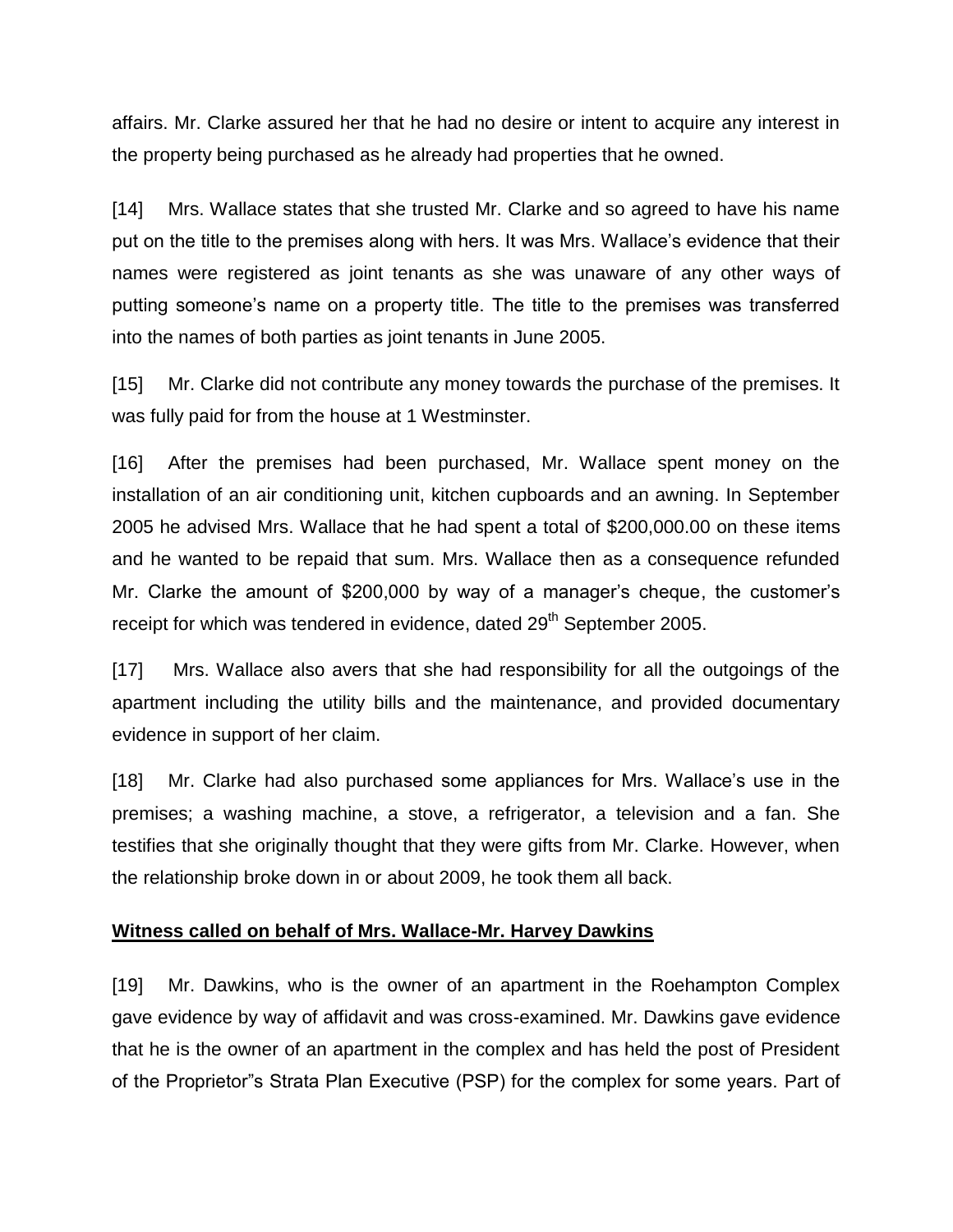the responsibility as President was to ensure that the maintenance fees are collected from each owner, that the insurance premiums are paid, and the grounds and common areas maintained.

[20] Roehampton Manor is a small complex with 12 apartments, and the various owners and residents all know each other and generally have a good relationship with each other.

[21] Mr. Dawkins stated that he met Mrs. Wallace in or around 2005 when she moved in to an apartment in the complex, which was on the floor below his. He states that as with other owners, he developed a good relationship with her as a neighbour.

[22] Mr. Dawkins states that he also met Mr. Clarke in or about 2005. Mr. Clarke did not move into the complex but was a frequent visitor to Mrs. Wallace after she moved in. He states that he did not however observe Mr. Clarke's car parked overnight at the complex at any time.

[23] Mr. Dawkins states that with one exception of which he is aware, it was Mrs. Wallace who made all of the maintenance payments and not Mr. Clarke.

[24] Between 2008 and 2009, Mrs. Wallace told Mr. Dawkins that she wanted to sell her apartment. He states that he saw this as an investment opportunity and as a result he expressed an interest to Mrs. Wallace in buying the premises from her. Mr. Dawkins did not ultimately go through with a purchase because he learnt separately from Mrs. Wallace and Mr. Clarke that there was an issue between them as to the ownership of the premises.

[25] Mr. Dawkins claims that in a discussion with Mrs. Wallace she told him that she purchased the premises entirely from her own funds which were themselves the proceeds of sale of a house she had previously owned.

[26] Mr. Dawkins asserts that Mr. Clarke also approached him and told him that he did not make any financial contribution to the acquisition of the premises but that he did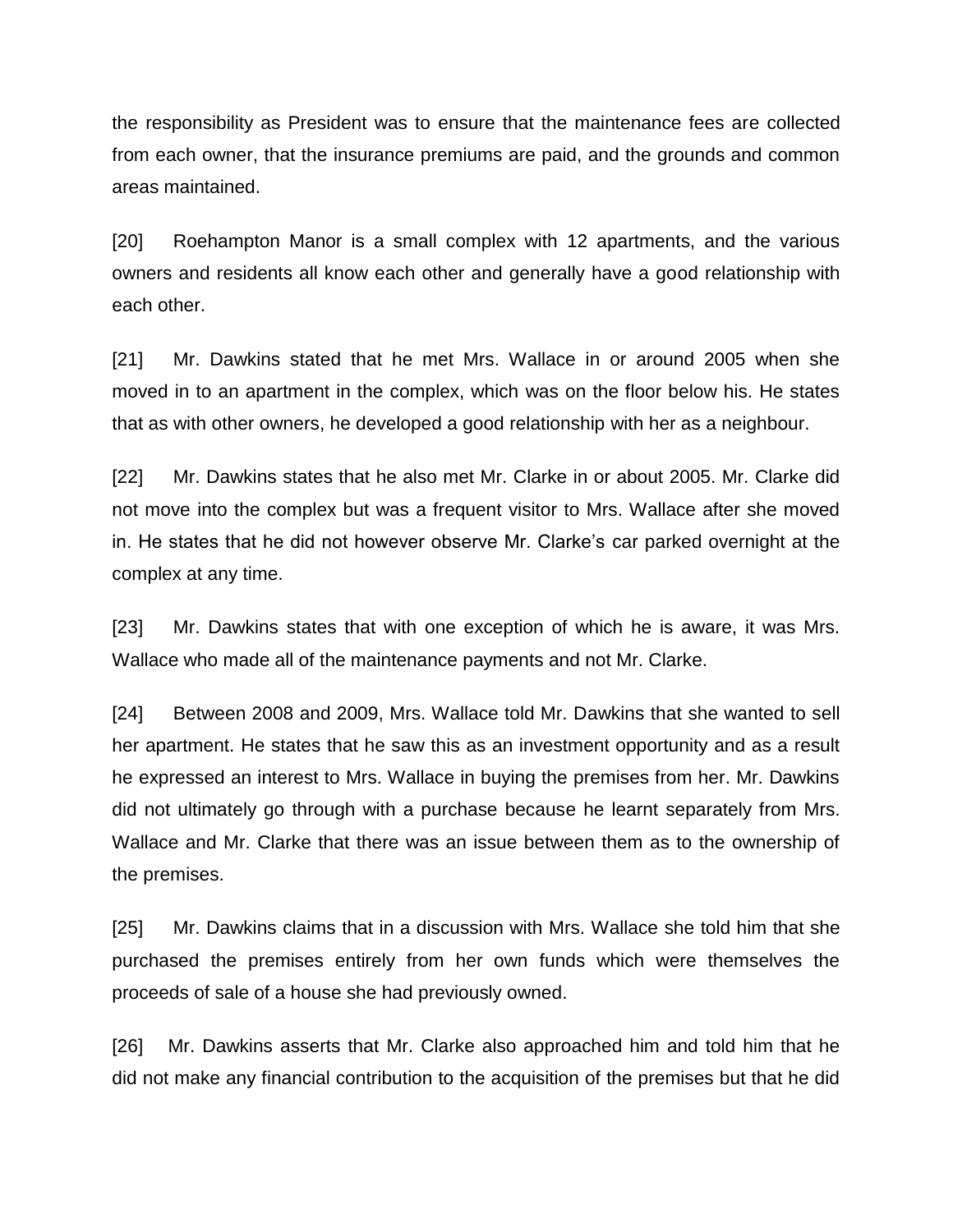some work on the premises in terms of putting in kitchen cupboards and buying furniture. He also told Mr. Dawkins that he wanted Mrs. Wallace to pay him some money up front in the region of \$2,500,000.00 before he would agree to have his name signed off the title to facilitate any sale. According to him Mrs. Wallace had money in a fixed deposit at the bank that was left over from the proceeds of the sale of her previous house from which she could pay him. According to Mr. Dawkins, Mr. Clarke said that he Mr. Dawkins should therefore convince Mrs. Wallace to do so in exchange for Mr. Clarke giving him a portion of the money. Mr. Dawkins states that he, however, refused. This whole episode and discussion caused Mr. Dawkins some disquiet, and as a result he told Mrs. Wallace that he was no longer interested in purchasing the premises and suggested that she obtain legal assistance on the matter.

[27] Mr. Dawkins gave evidence that he thereafter observed that Mr. Clarke stopped visiting Mrs. Wallace, and one day he observed him removing some appliances from the premises which appeared to be in good condition, including a refrigerator and a television and placing them in a van. He said he also saw when Mr. Clarke drove out behind the van in which the appliances were placed.

### **MR. CLARKE'S EVIDENCE**

[28] Mr. Clarke gave evidence by way of affidavit and was rigorously crossexamined. In his Affidavit evidence, he stated that he is a businessman and he resides at 35 Orchard Avenue with his wife who is disabled and bedridden. In or about 1999 he met Mrs. Wallace and within a short while they both became intimate friends and he took up residence with Mrs. Wallace at 1 Westminster Close.

[29] Mr. Clarke states that although he was then and still is married to someone else, he was the "man of the house" and he undertook chores and responsibilities for the premises at 1 Westminster Close. Although Mr. Clarke in the Affidavit seems to have intended in paragraph 6 of his Affidavit to have stated what these chores and responsibilities included, he never in fact proceeded to do so.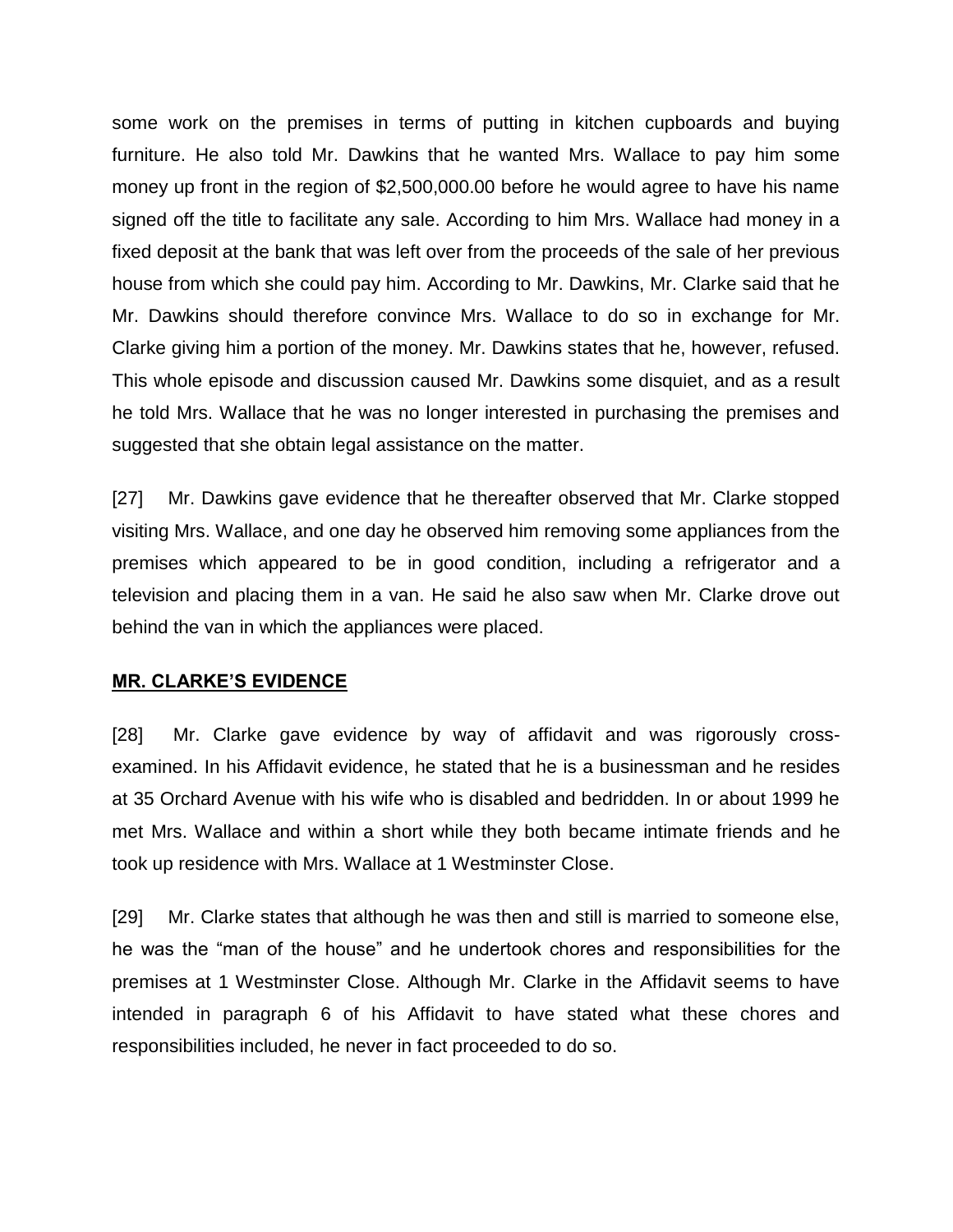[30] Mr. Clarke says that in 2004, Mrs. Wallace told him that Mr. Lascelles Chin of Lasco had approached her about buying premises at 1 Westminster Close. He and Mrs. Clarke discussed it, and took a decision together that she would not sell the premises yet. According to Mr. Clarke, the house at 1 Westminster Close was badly in need of repairs, and so he set about refurbishing the premises from his own funds in order that it could command a better sale price when offered for sale. That in or about July/ August 2005, they again discussed the matter about the sale of 1 Westminster and they decided that they were now ready to sell.

[31] According to Mr. Clarke in his examination-in-chief, the premises were sold in September 2005, at a sale price of \$8,000,000.00 and the net proceeds of sale amounted to \$6,605,380.00. From the proceeds of sale they purchased the premises for \$4,600,000.00 plus costs. The premises were transferred to the parties as joint tenants on the clear specific instructions of Mrs. Wallace given to their Attorney-at-Law Mr. Ian Wilkinson.

[32] Mr. Clarke and Mrs. Wallace took up residence at the premises in the middle of 2005 and lived there together as "man and wife". Mr. Clarke states that he regularly paid the monthly maintenance charges.

[33] Mrs. Wallace wanted him to leave his wife and marry her, but he told her that he could not marry her because his wife was disabled and bedridden. Mr. Clarke denies that he told Mrs. Wallace to put his name on the title so that he would be able to render assistance to her or that his name was there as a matter of convenience.

[34] Mr. Clarke claims that he expended sums for the improvement of the premises. He states that Mrs. Wallace "repaid him the money he spent for the improvement of the apartment in the mistaken belief that the repayment of that money would take away the half share interest (he) had in the apartment."

[35] It is Mr. Clarke's case that at the time of the acquisition of the premises they had a joint common intention to live there as "man and wife" until such time as they could get married, but without the necessity of Mr. Clarke having to divorce his current wife.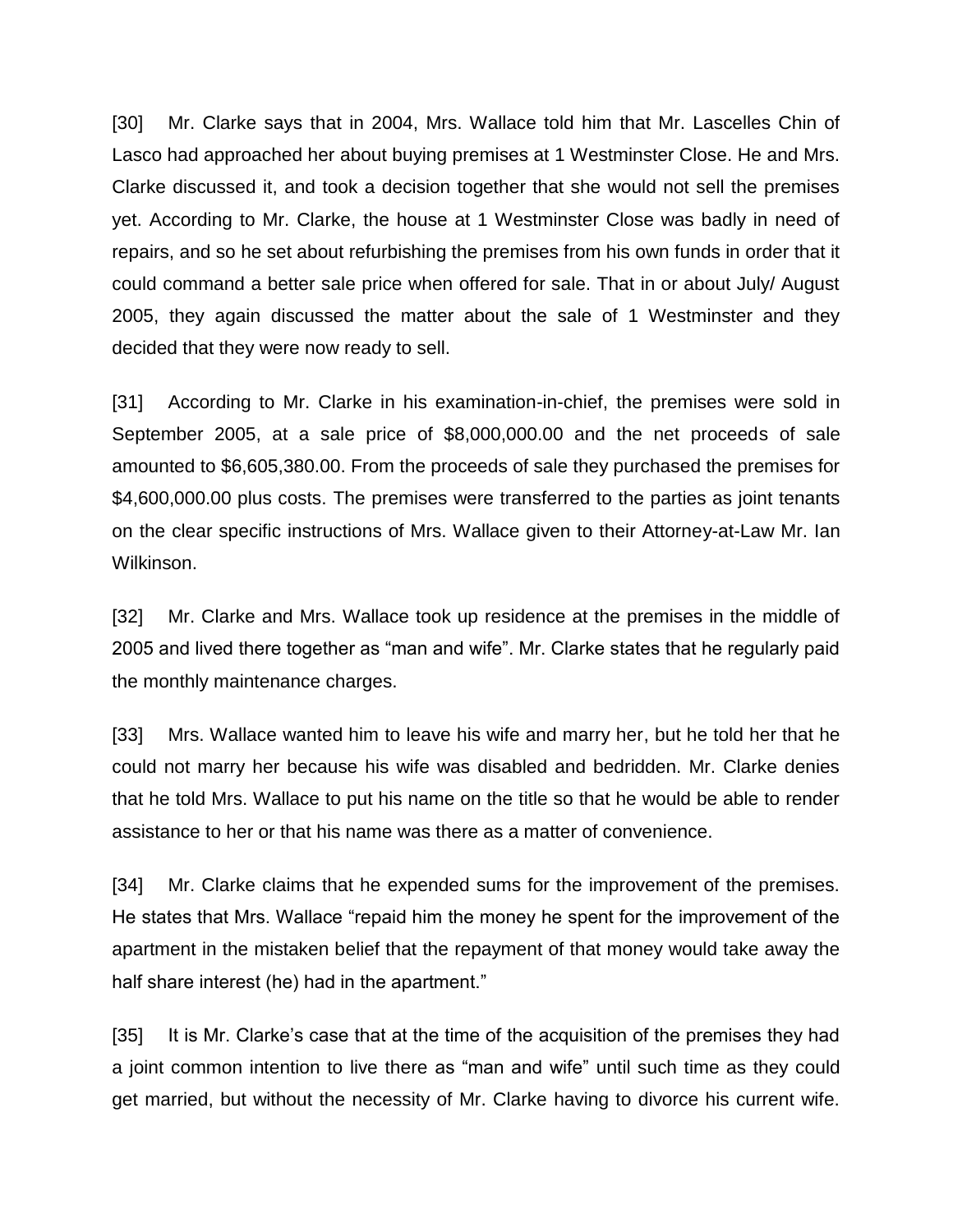He states that Mrs. Wallace became impatient of waiting and wanted him to divorce his wife. He told her he could not as a result of which their relationship deteriorated to the point where it completely broke down.

[36] Mrs. Wallace has sought to sell the Apartment, but has now realized that Mr. Clarke's consent is needed for the sale of the premises and that the proceeds of sale would have to be divided equally between them.

[37] The electricity bill for the premises is in Mr. Clarke's name and water is in both their names. Mr. Clarke furnished the apartment with a four burner stove, a refrigerator, a washing machine, and a 32- inch television set. After the break up she put them out, causing Mr. Clarke to retrieve them only to have to give them away because of the bad condition they were in.

## **MRS. WALLACE'S AFFIDAVIT EVIDENCE IN RESPONSE**

[38] Mrs. Wallace denies that Mr. Clarke ever moved in with her or lived with her as man and wife at either 1 Westminster or the premises. Nor did he take on any chores or responsibilities in relation to the premises. She also denies that Mr. Clarke had anything to do with the sale or any refurbishing of 1 Westminster. Mrs. Wallace denied that Mr. Clarke paid the monthly maintenance charges and she exhibited a number of receipts in demonstration of the payments having been made by her.

[39] Mrs. Wallace in addition stated that she at no time asked Mr. Clarke to leave his wife. She claims that she had no desire to marry Mr. Clarke or anyone else after her husband's death and that she made this clear to Mr. Clarke when they became intimate. She indicated that she is maintained by pension received as her husband's widow, and she did not wish to re-marry and lose that. She states that the relationship broke down while she was going through menopause and refused due to its effects to engage in sexual intercourse with Mr. Clarke.

[40] Mrs. Wallace indicated that it is true that the electricity bill for the premises is in Mr. Clarke's name and the water bill is in both their names. She claims that this was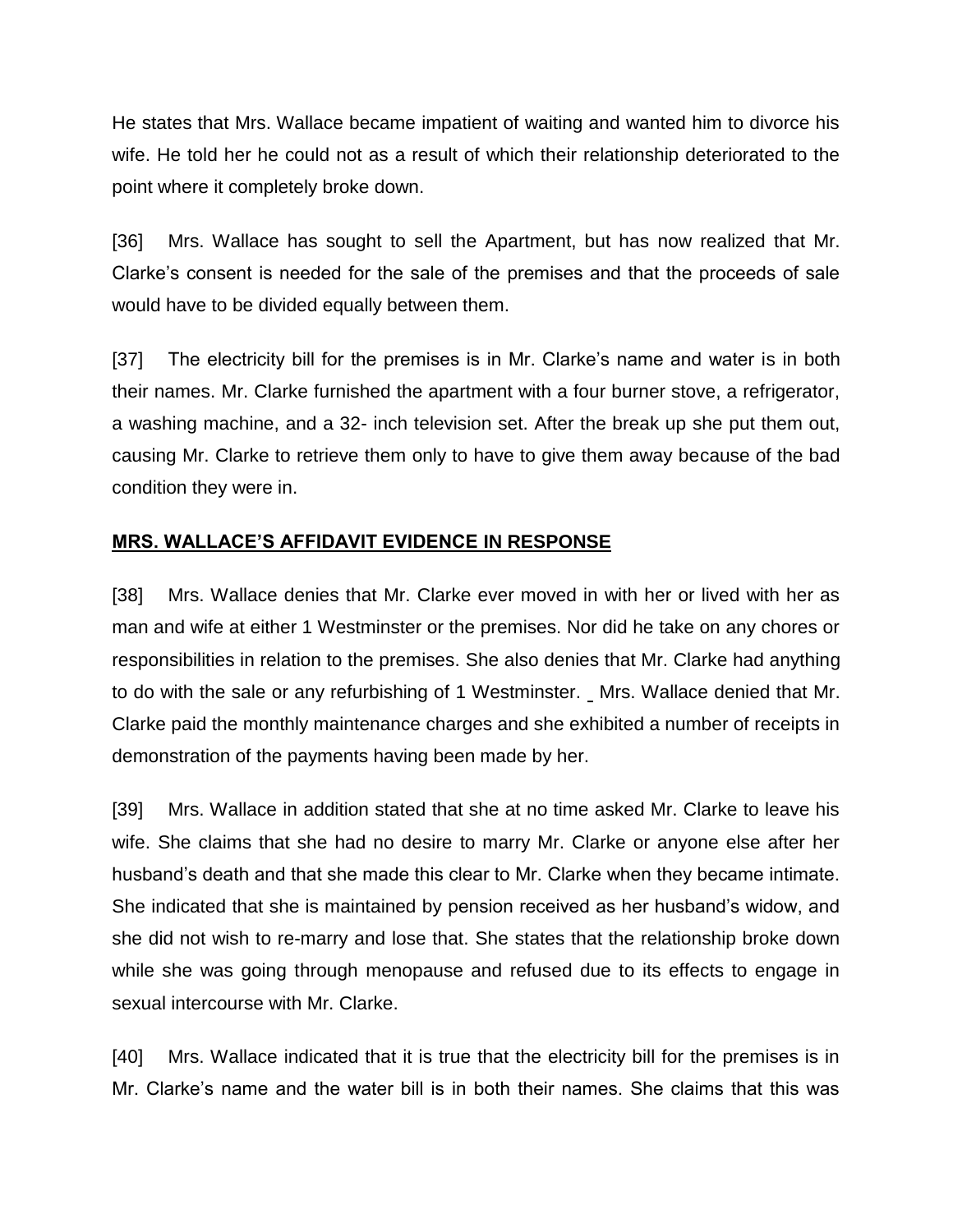done for convenience only, and that she has been and still is paying those bills without any contribution from Mr. Clarke.

### **THE ISSUES INVOLVED**

[41] Despite the fact that both Mrs. Wallace and Mr. Clarke are registered on the title as joint tenants, is Mrs. Wallace entitled to the whole of the beneficial interest in the premises?

[42] What was the common intention of the parties at the time of acquisition of the premises? Had they later formed a common intention that their shares would change?

[43] If the evidence is not clear as to their actual intentions, what is fair in all of the circumstances?

## **THE LAW**

[44] This claim falls to be determined by the common law. It is to be noted that it is those principles that must guide the court in determining this matter. In the leading House of Lords decision of **Stack v. Dowden** [2007] 2 A.C. 432, referred to by Ms. Wignall, Counsel for Mrs. Wallace, it was held, amongst other things that:

- (a) Just as the starting point where there is sole legal ownership is sole beneficial ownership, the starting point where there is joint legal ownership is joint beneficial ownership. The onus is upon the person seeking to show that the beneficial ownership is different from the legal ownership. So in sole ownership cases it is upon the non-owner to show that he has any interest at all. In joint ownership cases, it is upon the joint owner who claims to have other than a joint beneficial interest. A joint beneficial interest means an equitable interest in equal shares. The onus is therefore on such a joint owner to show that equity should not follow the law (Paragraph 56)
- (b) Headnote- The law has moved on from the presumption of a resulting trust and many more factors other than the parties respective financial contributions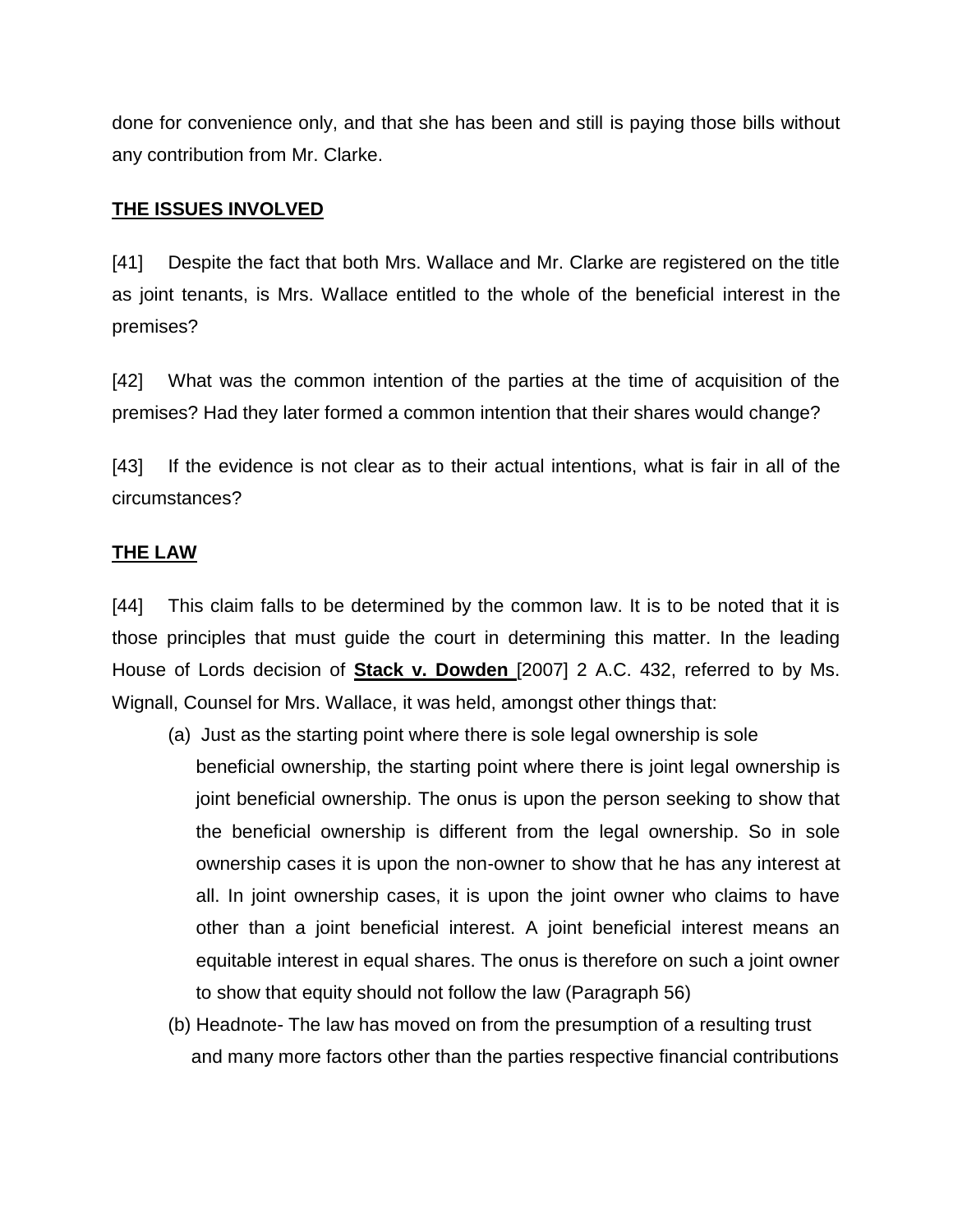might be relevant to divining their true intentions; and that when all relevant factors had been taken into account, cases in which the joint legal owners were to be taken to have intended that their beneficial interests should be different from their legal interests would be very unusual.

[45] At paragraphs 68-70, Baroness Hale of Richmond, who gave the leading judgment, provided the following discerning views and guidance:

**"68. The burden will therefore be on the person seeking to show that the parties did intend their beneficial interests to be different from their legal interests, and in what way. This is not a task to be lightly embarked upon. In family disputes, strong feelings are aroused when couples split up. These often lead the parties, honestly but mistakenly, to reinterpret the past in self-exculpatory or vengeful terms. They also lead people to spend far more on the legal battle than is warranted by the sums actually at stake. A full examination of the facts, is likely to involve disproportionate costs. In joint name cases it is also unlikely to lead to a different result unless the facts are very unusual. Nor may disputes be confined to the parties themselves. People with an interest in the deceased's estate may well wish to assert that he had a beneficial tenancy in common. It cannot be the case that all hundreds of thousands, if not millions, of transfers into joint names using the old forms are vulnerable to challenge in the courts simply because it is likely that the owners contributed unequally to their purchase. 69. In law, "context is everything" and the domestic context is very different from the commercial world. Each case will turn on its own facts. Many more factors than financial contributions may be relevant to divining the parties' true intentions. These include: any advice or discussions at the time of the transfer which cast light upon their intentions then; the reasons why the home was acquired in their joint names; the reasons why(if it be the case) the survivor was authorised to give a receipt for the capital moneys; the purpose for which the home was acquired; the nature of the parties' relationship; whether they had children for whom they both had**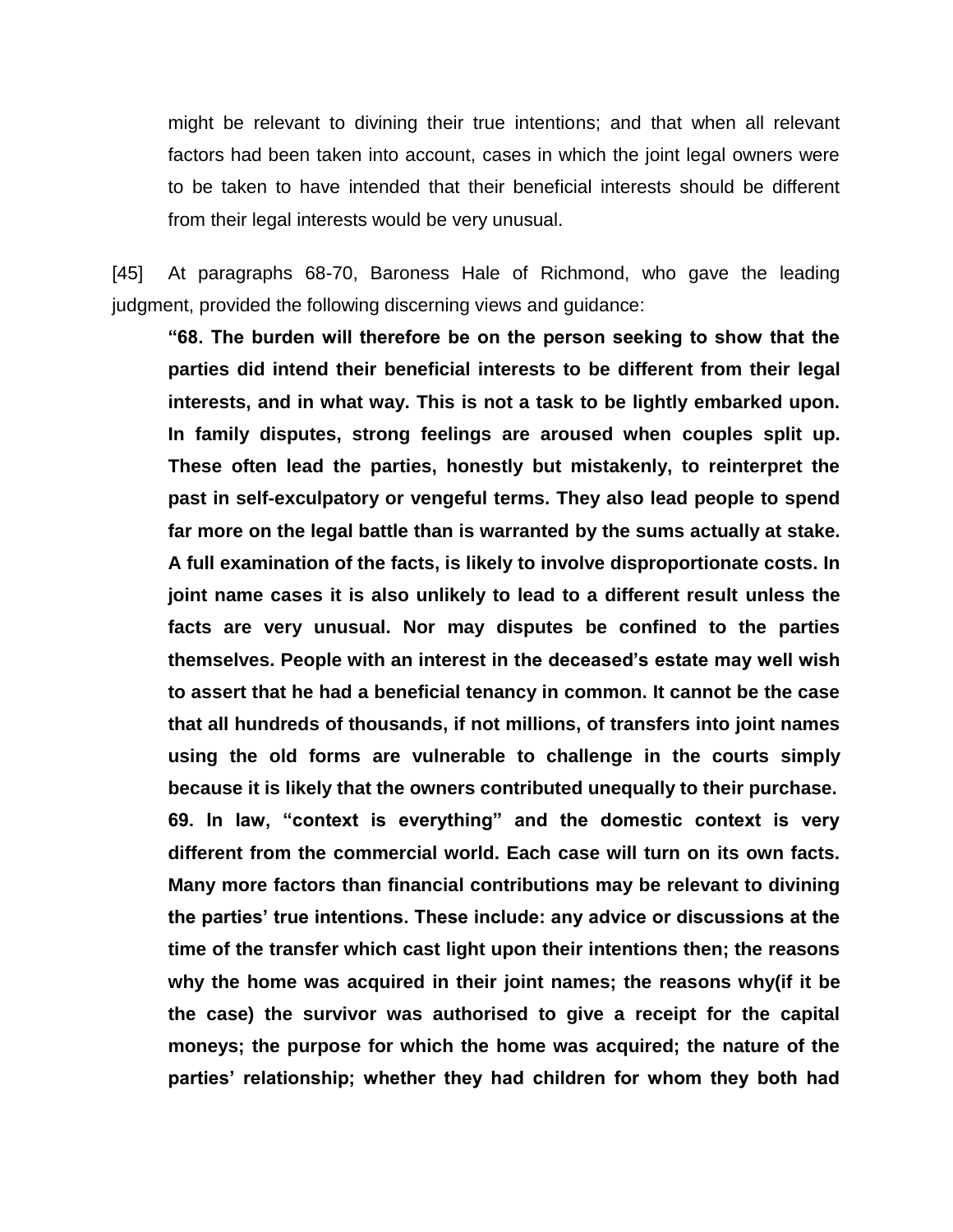**responsibility to provide a home; how the purchase was financed, both initially and subsequently; how the parties arranged their finances, whether separately or together or a bit of both; how they discharged the outgoings on the property and their other household expenses. When a couple are joint owners of the home and jointly liable for the mortgage, the inferences to be drawn from who pays for what may be very different from the inferences to be drawn when only one is the owner of the home. The arithmetical calculation of how much was paid by each is also likely to be less important. It will be easier to draw the inference that they intended that each should contribute as much to the household as they reasonably could and that they would share the eventual benefit or burden equally. The parties' individual characters and personalities may also be a factor in deciding where the true intentions lay. In the cohabitation context, mercenary considerations may be more to the fore than they would be in marriage, but it should not be assumed that they always take pride of place over love and affection. At the end of the day, having taken all this into account, cases in which the joint legal owners are to be taken to have intended that their beneficial interests should be different from their legal interests will be very unusual.** 

**70. This is not, of course, an exhaustive list. There may also be reason to conclude that, whatever the parties' intentions at the outset, these have now changed. An example might be where one party has financed (or constructed himself) an extension or substantial improvement to the property; so that what they have now is significantly different from what they had then."** 

[46] The relatively recent decision of the English Supreme Court, **Jones v. Kernott** [2012] 1 A.C. 776, cited by Ms. Wignall, also provides useful guidance. So too does our Court of Appeal's decision in **Carnegie v. Foster** S.C.C.A. No. 133/98, delivered 20<sup>th</sup> December 1999.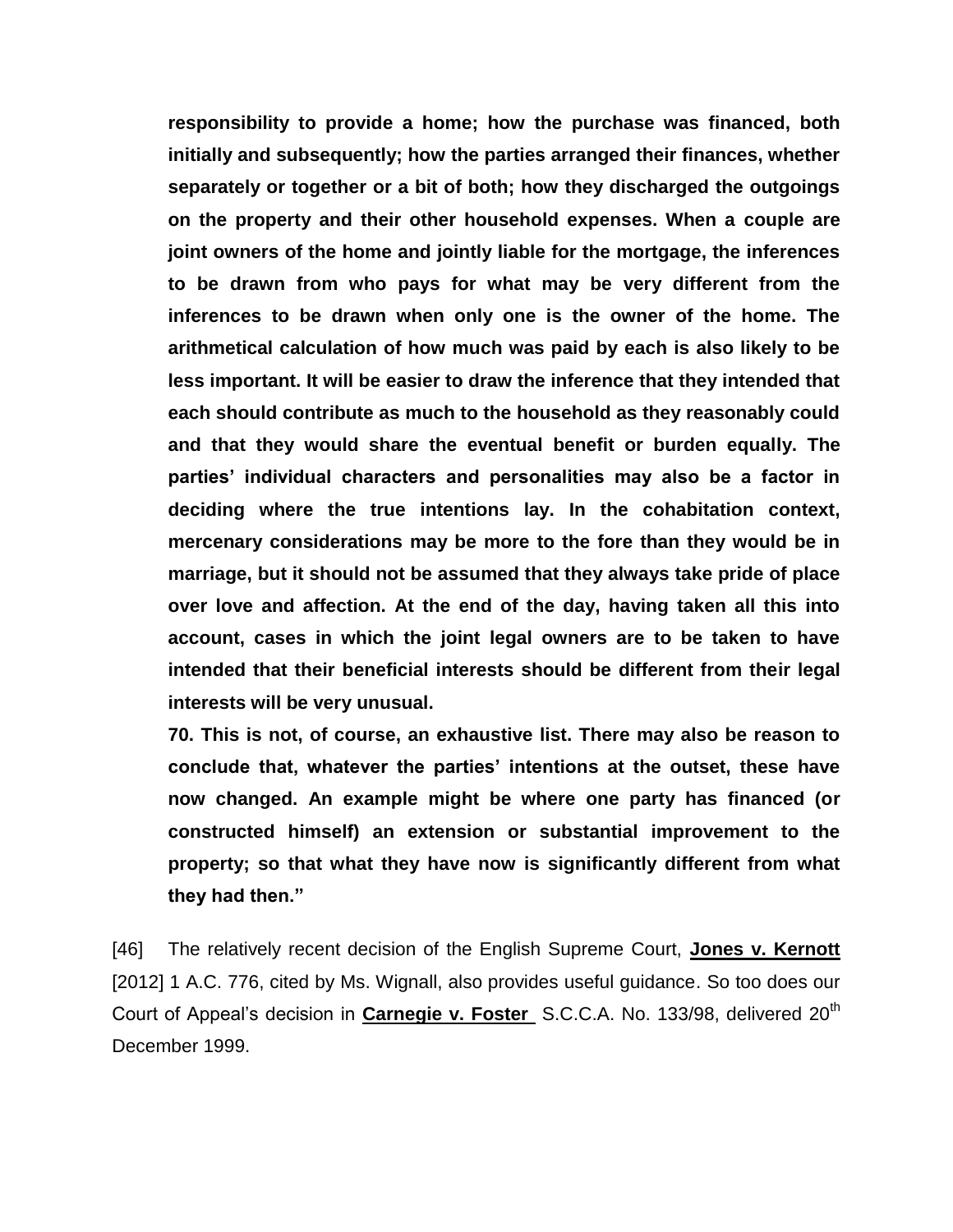[47] **"(1) ...where a family home had been bought in the joint names of an unmarried cohabiting couple who were both responsible for any mortgage, but without any express declaration of their beneficial interests, the starting point was that equity followed the law so that the presumption was that they were joint tenants both at law and in equity; that that presumption could be displaced by showing that the parties had had a different common intention at the time when they had acquired the home or that they had later formed a common intention that their respective shares would change; that the primary search was for what the parties had actually intended and their common intention was to be deduced objectively from their words and conduct; that where it was clear that the parties had not intended a beneficial joint interest at the outset or that they had changed their original intention, but that it was not possible to ascertain whether by direct evidence or by inference, what their actual intention had been as to the shares in which they would own the property, each party was entitled to that share which the court considered fair having regard to the whole of the course of dealings between them in relation to the property; that financial contributions were relevant but there were also other relevant factors which might enable the court to decide what shares had been intended by the parties or were fair; and that each case would turn on its own facts."** 

Headnote, and paragraph 51 of **Jones v. Kernott**.

[48] In the case of a purchase of a property in joint names for joint occupation by a married or unmarried couple, who are both responsible for any mortgage, there is no presumption of a resulting trust arising from their having contributed to the deposit or the rest of the purchase price in unequal shares. The assumptions as to human motivation, which led the courts to impute particular intentions by way of the resulting trust, are not appropriate to the ascertainment of beneficial interests in a family home-**Jones v. Kernott** Headnote, and paragraphs 25 and 53.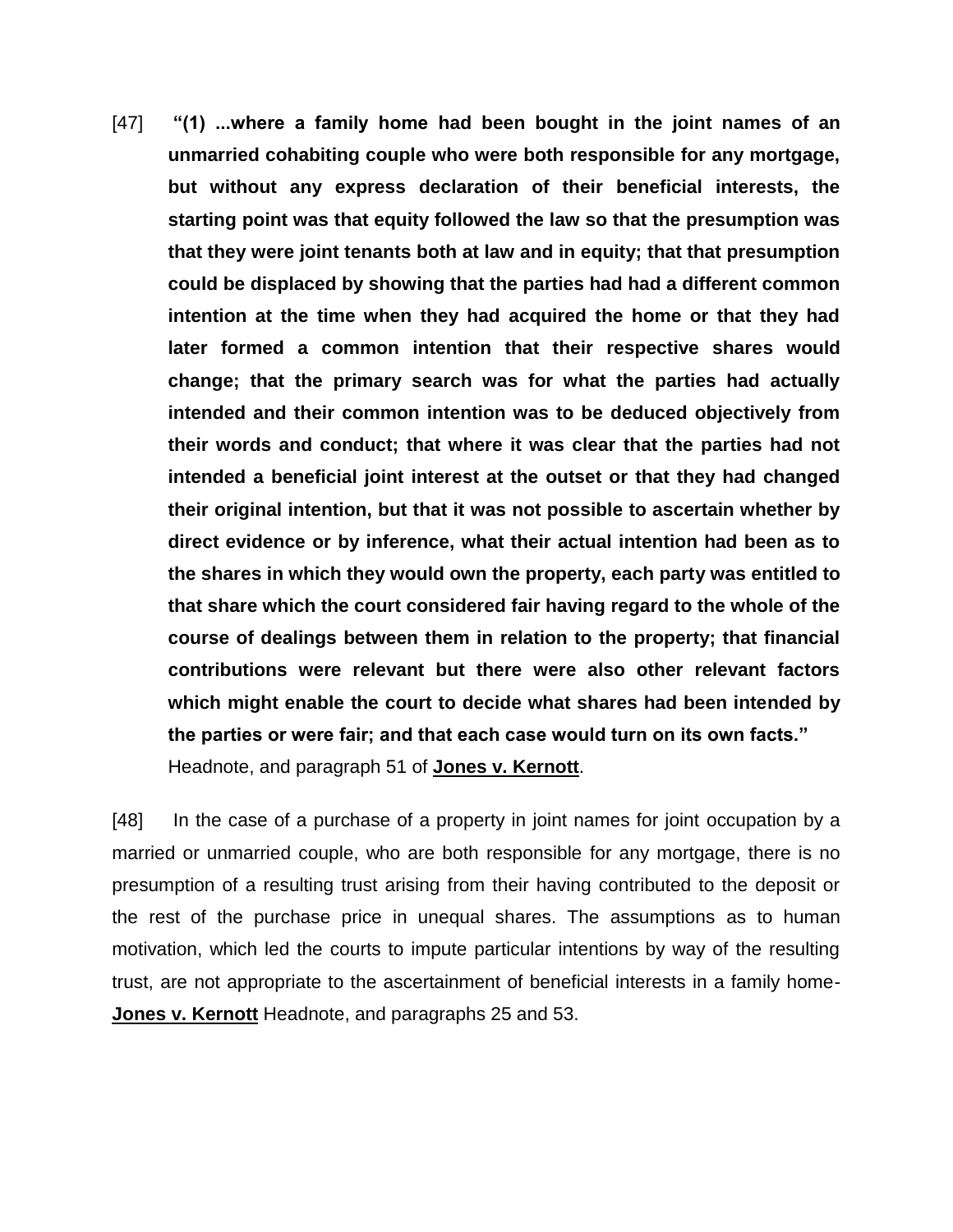#### **DISPOSITION AND APPLICATION OF THE LAW TO THE FACTS**

#### **Onus of proof**

[49] The parties here being registered on the title as joint tenants, prima facie the case is that both the legal and beneficial interests in the property are joint and equal. The burden of proof is upon Mrs. Wallace to prove that the parties had a common intention that their beneficial interest be different from their legal interests.

[50] As is stated in the cases cited above, each case does turn upon its own facts. The issue of credibility is important in this case. Having had the opportunity to see and observe the parties, to assess their demeanour and countenance, extensive crossexamination having taken place over a period of days, by far and away, I found Mrs. Wallace to be a more credible witness than Mr. Clarke. In his very able crossexamination of Mr. Dawkins, Counsel for Mr. Clarke Mr. Anthony Pearson suggested to Mr. Dawkins that he was a witness of convenience, who had merely come to court to assist Mrs. Wallace with whom he had a close relationship. Mr. Dawkins denied this. However, I found Mr. Dawkins to be a witness of truth who came to tell the Court the truth as he saw it, and to recount the facts and circumstances, in so far as he had an opportunity to observe and experience them. I also accept Mr. Dawkins evidence that although in his Affidavit sworn to in October 2011 he gave his address as being Lot 110 Mount Royal Estate Portmore Saint Catherine, which he had owned from 2003, he was back and forth between his Roehampton Apartment and Mount Royal until sometime in 2011. I accept that he did not move out of the Roehampton complex until the premises at Roehampton were rented in about February 2011. However, whilst Mr. Dawkins stated that he never saw Mr. Clarke's motor vehicle remain overnight at Roehampton, I do not attach any weight to that evidence since in the best of circumstances, it would be difficult for one neighbour to observe all the goings on regarding visitors of another neighbour, much less Mr. Dawkins, who was going in between living at two places.

[51] One of the critical features in this case is that here it is not in dispute that Mr. Clarke remained married to someone else. I think the truth as to the living relationship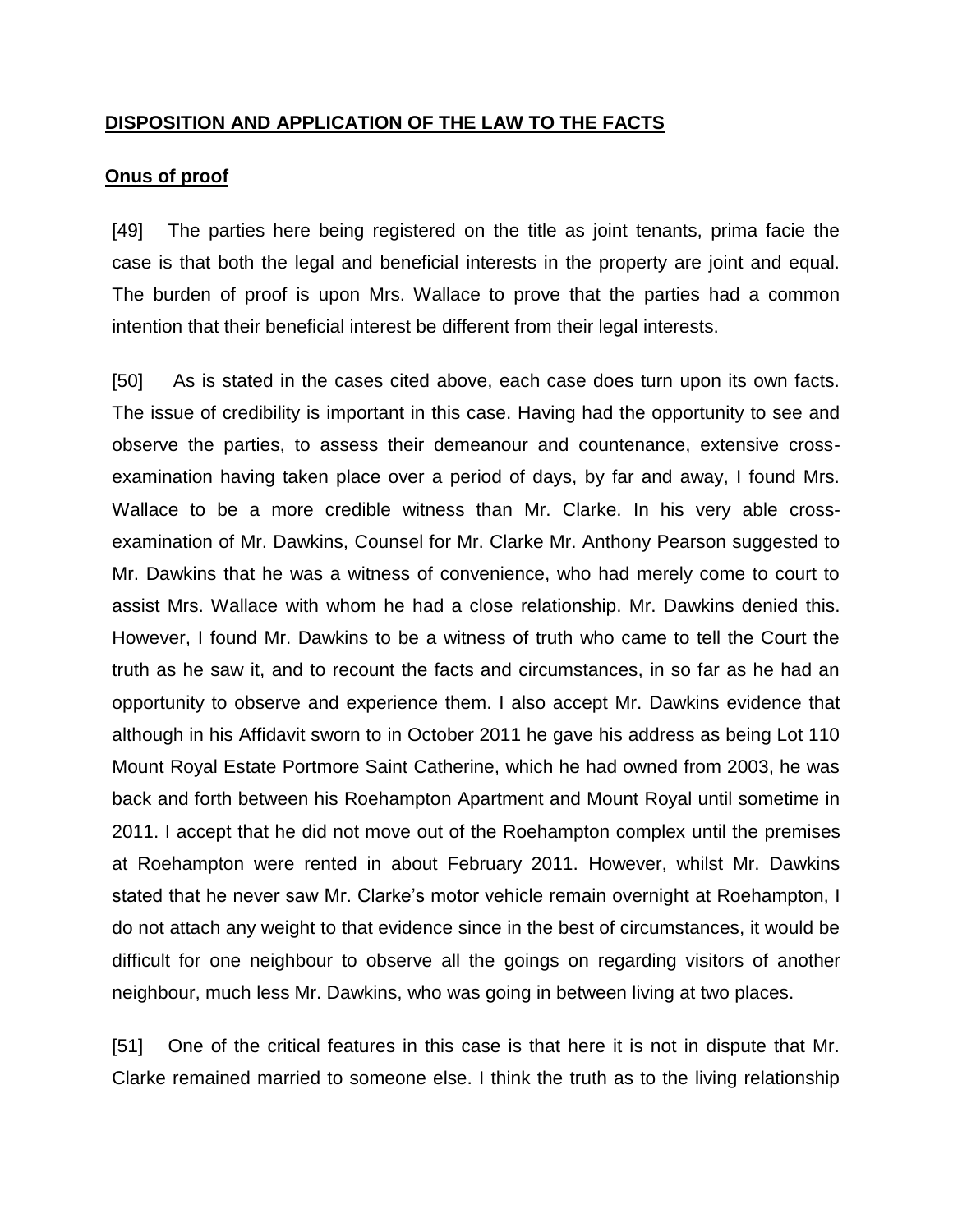between the parties lies somewhere between what they both have said. In other words, I reject Mr. Clarke's evidence that he was living with Mrs. Wallace either at 1 Westminster or at the premises "as man and wife". However, I also find it hard to believe that Mr. Clarke never over-nighted or spent considerable time with Mrs. Wallace at the premises, given his name being put on the Title to the premises and his purchase and furnishing to the premises of items such as the four burner stove, refrigerator and washing machine. In my judgment, this case is quite unique and may well be a hybrid. I find that the parties had an intimate relationship, a more permanent relationship than a "visiting" relationship, but not one where they could be said to be cohabiting together in the full sense of the term. I accept Mrs. Wallace's evidence that Mr. Clarke continued to reside with his wife, whether she was ill and bed-ridden or otherwise.

[52] I accept the evidence of Mrs. Wallace that the entire proceeds for the purchase of the premises was provided by her, from the sale of the 1 Westminster property and I also accept that Mr. Clarke did not make any contribution or fund the refurbishing or repair of the premises at 1 Westminster Close. The 1 Westminster property was sold in 2004 and not September 2005 which Mr. Clarke had originally tried to suggest. In reexamination he claimed that it had to be some error in the typing of the date in the affidavit, and that it really was, as Mrs. Wallace said, in 2004. However, I saw this as a credibility issue since, by trying to say it was 2005, Mr. Clarke attempted to convince that the sale was delayed so he could effect repairs to it before the sale.

[53] In my view, the importance of this relationship between the parties, even if it could properly be termed cohabiting in a broad and loose sense, is that the application of principles to do with the presumption of resulting trusts can far more readily be accepted than would be the case with a couple who are truly cohabiting and are both responsible for a mortgage as discussed in **Jones v. Kernott**.

[54] I find as a fact that it was Mrs. Wallace who provided the entire purchase proceeds in respect of the premises. After some thought on this point, I formed the view that Mrs. Wallace did put Mr. Clarke's name on the title for convenience only. I accept her evidence that she suffers from severe diabetes and that she would sometimes as a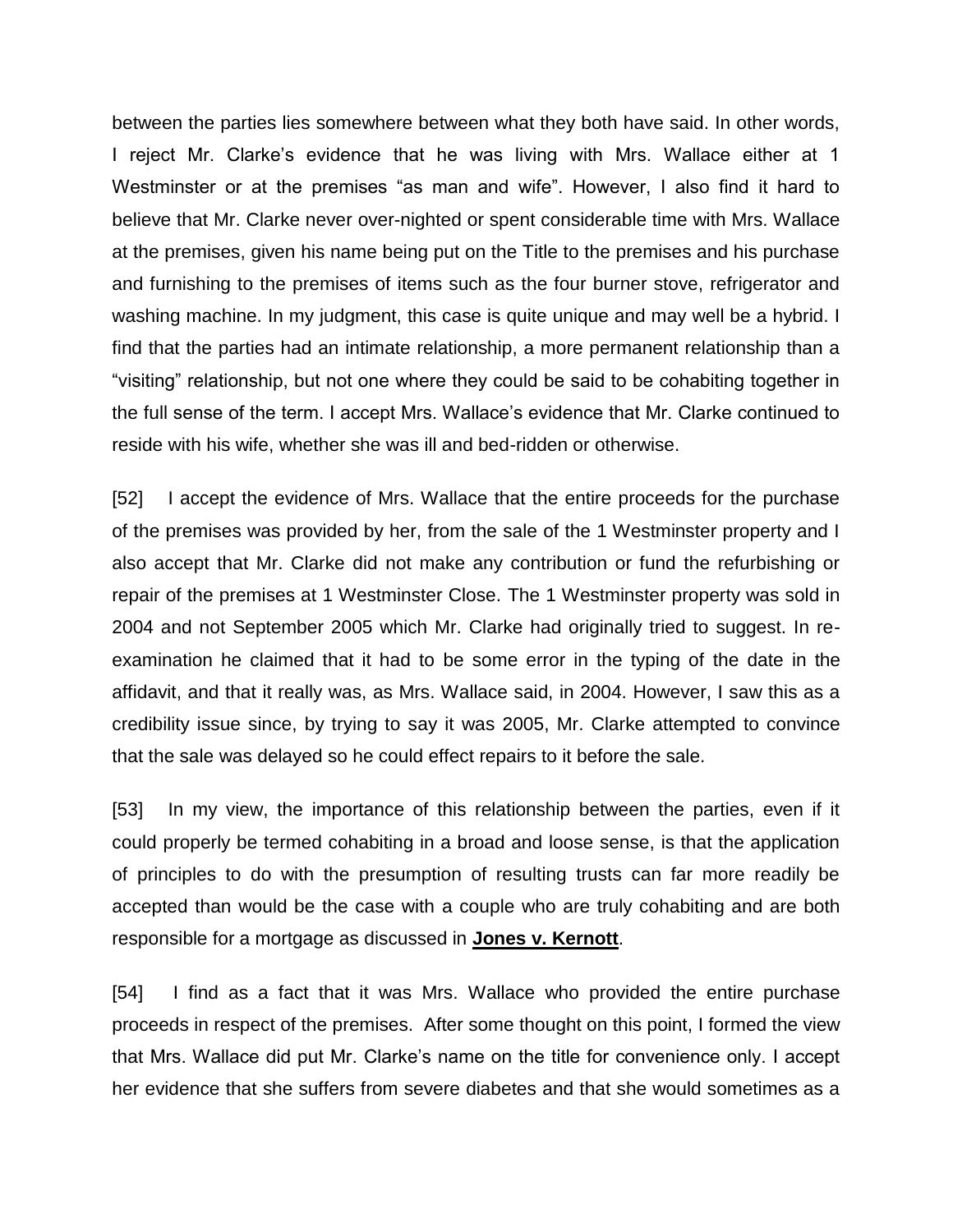result experience black outs. I find that Mr. Clarke did tell her he had other properties in his name, including with his wife so that he would not be interested in acquiring any interest in the property and she should just put his name on so he could assist her with her affairs if she became ill or had other problems dealing with her affairs. I accept Mrs. Wallace's evidence that it was Mr. Clarke who asked her to pay him back the money he had expended, when in 2005 Mrs. Wallace gave Mr. Clarke the manager's cheque for \$200,000.00. The request for reimbursement by Mr. Clarke, shortly after the acquisition of the premises, and his encashment of the cheque, suggest to me and confirm that there was no intention for Mr. Clarke to have any beneficial interest in the house.

[55] I find as a fact that these two people did not pool resources, and it was Mrs. Wallace that paid most of the outgoings by herself, including the maintenance. I reject Mr. Clarke's evidence that he undertook chores and responsibilities at 1 Westminster, and although he asserts that he was maintaining and undertaking financial responsibilities for two households, he has provided no evidence, credible or otherwise, of his ability so to do. I also accept Mrs. Wallace and Mr. Dawkins' evidence that it was Mr. Clarke who came and took out the items, being the washing machine, stove, refrigerator, television and fan. It was not that Mrs. Wallace had put those items outside. Mr. Clarke did not achieve any positive gains for his credibility when in his Affidavit evidence he made the claim that Mrs. Wallace had put the articles out and that they became exposed to the elements. Yet in cross-examination he said that he left at 8 a.m. to get someone with a van to help him with the appliances, and was back by 9 a.m., one hour later, and he saw the appliances out on the verandah. It was extracted from him that it was this one hour period that he was referring to as "exposure to the elements". The evidence shows that the verandah was covered. At the very least, I formed the impression that Mr. Clarke was trying to mislead the Court. I accept Mr. Dawkins' evidence as to the conversation he had with Mr. Clarke as to Mr. Clarke wanting to have Mrs. Wallace pay him out before he would sign in respect of a sales agreement for the premises.

[56] Alternatively, I find that by way of the presumption of resulting trust, which has not been rebutted by Mr. Clarke, Mrs Wallace having supplied the entire purchase price